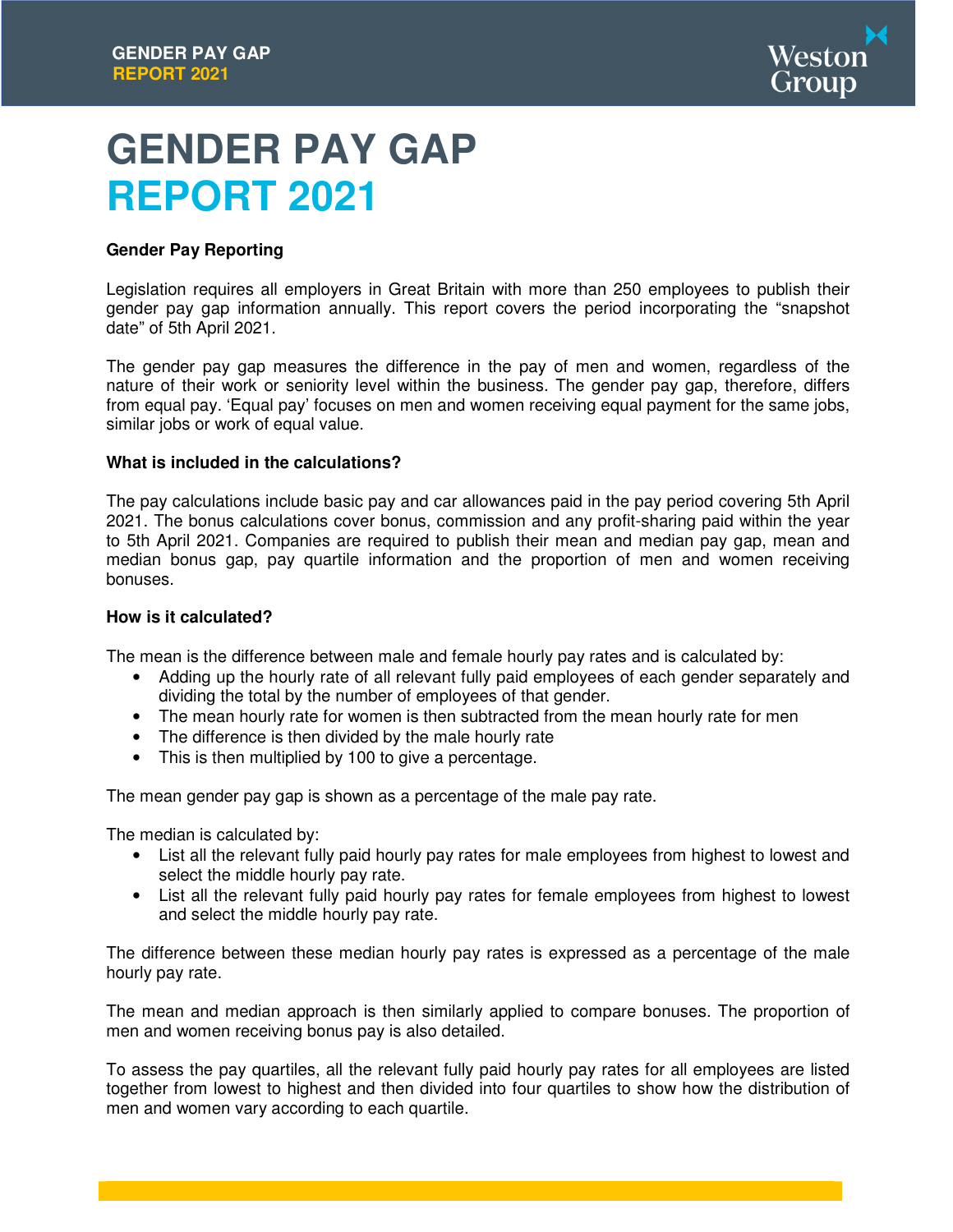

# **Gender Pay and Bonus Figures for Weston Group**

|                  | <b>MEAN</b> |          | <b>MEDIAN</b> |          |
|------------------|-------------|----------|---------------|----------|
| <b>YEAR</b>      | 2020        | 2021     | 2020          | 2021     |
| <b>PAY GAP</b>   | 25.3%       | 25.9%    | $-12.5%$      | 26.1%    |
| <b>BONUS GAP</b> | 52.8%       | $-86.5%$ | 29.5%         | $0.0 \%$ |







A discretionary Christmas bonus was paid within the review period to every person employed prior to 23<sup>rd</sup> December 2020. Only those who were under notice when the payment was processed or those that started after this date did not receive the bonus. All employees eligible received exactly the same discretionary bonus value. The mean bonus gap shows that females received an 86.5% higher bonus than males; this was simply due to commission earnt by a small number of sales people distorting the overall picture.

# **Pay Quartiles by Gender**

In April 2021 there were 420 relevant employees, 325 were male and 95 were female. This equates to 22% female and 78% male overall. Therefore, if the females were evenly distributed amongst the pay quartiles, it would only be possible to achieve a maximum result of 22% in each quartile.

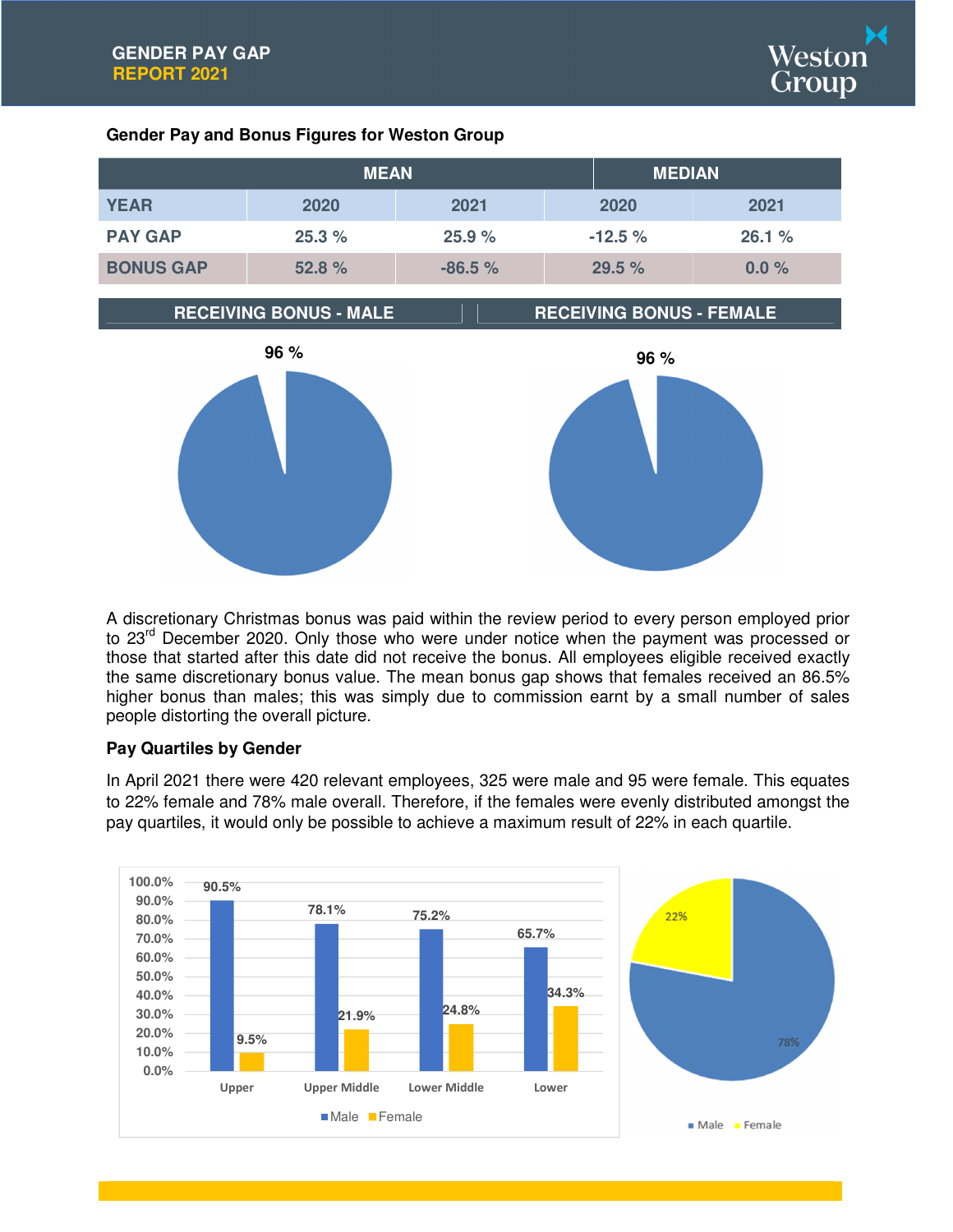

# **What are the underlying causes of Weston Group Plc's gender pay gap?**

Weston Homes Plc are committed to equal opportunities and treatment for all employees regardless of sex, race, religion or belief, age, marriage or civil partnership, sexual orientation, gender reassignment, disability, pregnancy and maternity. All our employees undertake Equality and Diversity training. We appreciate a diverse workforce creates an environment in which innovation and creativity flourish.

Under the law, men and women must receive equal pay for the same or broadly similar work. We can demonstrate our commitment to equal pay; however, we have a gender pay gap according to the calculations specified by gender pay reporting. Weston Homes Plc carries out continuous pay and benefits reviews and is confident male and female employees are treated equally regarding pay, benefits, career opportunities and access to learning and development.

Our gender pay gap does not stem from paying men and women differently for the same work but due to the roles in which men and women work within the business and the salaries attracted by those roles. The gender pay gap in construction generally results from an industry where the majority of resources are predominantly male. Insufficient women have been attracted to take up careers within the industry, leading to fewer applications for consideration at both senior and professional levels, resulting in a negative pay gap for both our company and for the wider industry.

# **How does Weston Group Plc's gender pay gap compare with that of other organisations?**

Our gender pay gap reflects industry norms and, unfortunately, is similar to most of our peers. The under-representation of women in the industry impacts all businesses in our sector. It is no secret that the property and construction industry suffers from female under-representation, which has led to a severe under-representation of women in senior roles. Construction has historically been perceived as a male industry, leading to most available professionals being male.

We hope the gender pay legislation helps raise awareness of the under-representation of women, particularly in senior roles, within the industry. There needs to be a continued focus on changing social attitudes and reducing the stereotyping of roles in the industry and the media, together with a massive campaign to raise awareness of the diversity of careers the industry offers to attract more women.

# **What is Weston Group Plc doing to address its gender pay gap?**

Weston Homes Plc proactively seeks and encourages female trainees to apply for trainee programs to increase the number of women considering careers within the industry. Over time this will help increase the number of female professionals available, which in years to come will improve the gender pay gap as there will be an increased number of senior and professional women working at more senior levels.

Weston Homes Plc. actively targets attracting females into careers within the industry and applying for various sponsored training programs. We continue to promote our Early Careers program, which is dedicated to highlighting careers in our sector to young people, particularly women. A combination of school assembly talks, careers fairs, work experience placements, open days and encouragement from influential women in our business take place.

The selection process for our trainee roles is based purely on merit. However, widening the pool of applicants by attracting more women will eventually lead to more female construction professionals.